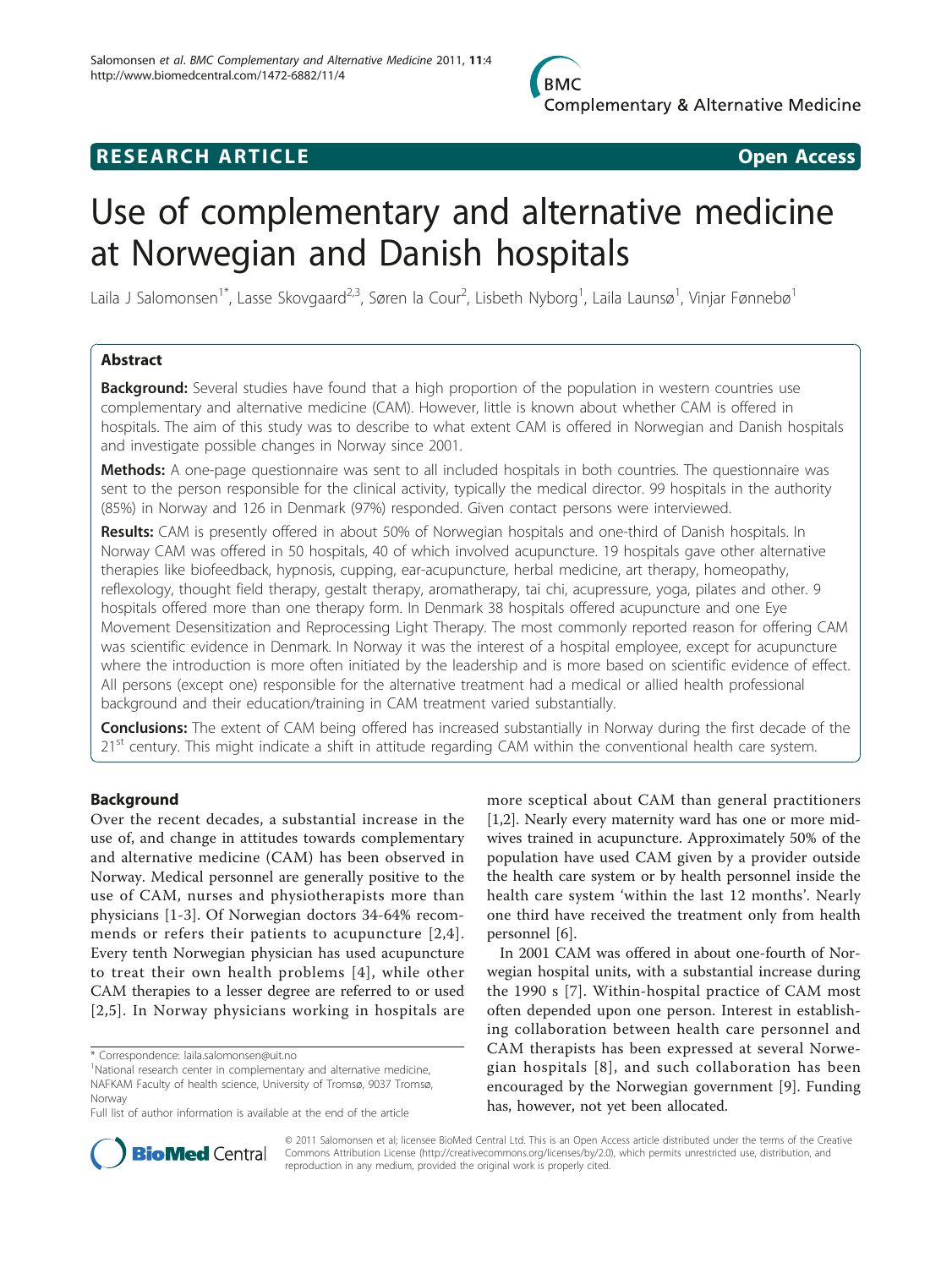There has been little research in Denmark on attitudes of medical personnel with regard to CAM. A study from 2000 shows that 73% of Danish doctors were positive towards research within CAM, especially in acupuncture and reflexology and if research is based on randomized clinical trials [[10\]](#page-7-0). Two qualitative studies showed that

both medical doctors and pharmacists educated in CAM modalities had severe difficulties in practising CAM inside the health care system and had therefore chosen to work in private clinics [\[11](#page-7-0),[12\]](#page-7-0). The 2005 population use of CAM outside the health care system was 22,5% (within the last year) [\[13](#page-7-0)].

The reported level of CAM offered in Swiss hospitals is higher when asking at the department level (37%) compared to asking the hospital managers (33%) [[14](#page-7-0)]. In Israel 10 out of 24 public hospitals offer different modalities of CAM. The motivation for doing that is an attempt to gain a larger share of the health care market, and the value of CAM was not considered [\[15\]](#page-7-0). The tendency outside of Europe is also characterized by an increasing spread of alternative treatment within the health sector; In an annual survey of hospitals The American Hospital Association (AHA) has since 1999 reported use of alternative treatment in American hospitals. The proportion of hospitals reporting use of alternative treatment has increased from 7.7% in 1999 to 37.7% in 2008 [\[16\]](#page-7-0). Little is known beyond these studies about the extent of CAM offered in hospitals in other countries.

The use of CAM is changing and changes are also seen in the attitude to CAM among health care personnel [\[1-3](#page-7-0),[13\]](#page-7-0). In Norway The National Research Center in Complementary and Alternative Medicine (NAF-KAM) has decided to monitor changes in the use of CAM in hospitals approximately every  $5<sup>th</sup>$  year. Our former study has shown to be important both in communication with politicians and in establishing collaborating research partners in hospitals. In the light of differing CAM legislation and regulation in Europe [[17\]](#page-7-0), it is important to detect whether the European level of CAM use in hospitals is similar across national boundaries. We invited several European countries to participate in the study, but lack of funding made it impossible, except for Denmark. So far we know little about the effects/side effects and the efficacy/safety of CAM treatments, and it is therefore important to monitor the changes in the use of CAM and thereby justify the need for and use of research funding.

Government initiatives with regard to CAM research in Norway and Denmark differ. In Norway the government has initiated the establishment of NAFKAM, including "The National Information Center for Alternative Treatment", NIFAB. NAFKAM performs and stimulates research in CAM. In Denmark "The Knowledge and Research Center for Alternative Medicine", VIFAB, is an independent institution under the Danish Ministry of Health and Prevention. VIFAB is an information center and administers the allocation of research grants, but does not itself conduct research. In both countries acupuncture given inside the health care system is covered by the national health insurance.

The aim of this study was to describe to what extent CAM is offered in Norwegian and Danish hospitals and investigate possible changes in Norway since 2001.

## Methods

## Organization of the hospitals

Norway has four regional health authorities responsible for the secondary and tertiary health care service. These regional health authorities have in turn established smaller local health authorities that are responsible for one or more hospitals with both somatic and psychiatric units.

The organization of the health care system in Denmark corresponds to the Norwegian, but is divided into five regional health authorities. As in Norway, the local somatic and psychiatric hospitals are run by the health authority in the region.

In addition to this government-owned health care system, both countries have a limited number of small, private hospitals. In both countries some of these have funding contracts with the regional health authorities, others operate independently.

This study includes the 82 public hospitals in Norway as well as the 35 private hospitals with a funding contract with the regional health authorities, altogether 103 somatic hospitals (some also include psychiatric units) and 14 private psychiatric units. In Denmark 99 public hospitals and 31 private hospitals with a funding contract with the regional health authorities are included, altogether 102 somatic and 28 psychiatric hospitals.

## **Ouestionnaire**

In February 2008 a one-page questionnaire was sent to all included hospitals in both countries [Additional file [1](#page-6-0)].

The questionnaire was sent to the person responsible for the clinical activity, typically the medical director of the hospital. He/she was asked to report whether or not one or more specified CAM therapies were offered at the hospital. The given alternatives were: 1 - No CAM therapy is offered, 2 - Acupuncture, 3 - Homeopathy, 4 - Reflexology, 5 - Phytotherapy, 6 - Alternative diet, 7 - Other CAM therapy (which the respondents were asked to specify). For each therapy reportedly offered we requested information about a local contact person. One written reminder was sent in case of no reply, and contact was made by telephone if none of the written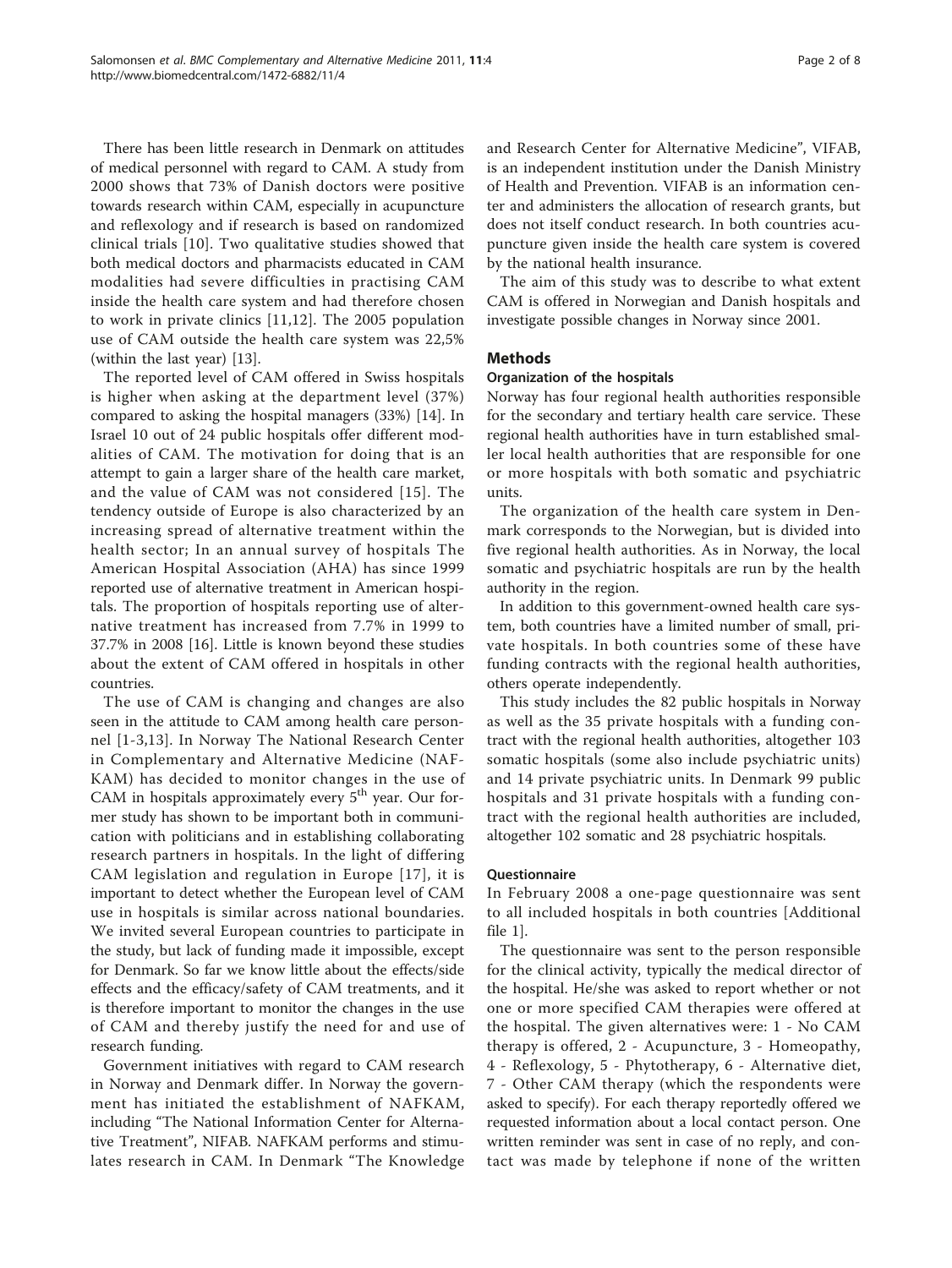requests were answered. The person responsible for the clinical activity was asked to fill in one separate questionnaire for each hospital unit within their health authority. The questionnaire did not include a definition of CAM. This was done to avoid imposing constraints on the reporting of CAM use in the individual hospital.

Information was returned by 99 of 117 hospitals in Norway (84,6%), and 126 of 130 hospitals in Denmark (96,9%). In Norway 97 hospitals returned the questionnaire by mail and 2 provided the information by phone only. In Denmark 115 hospitals returned the questionnaire and 11 provided the information by phone only.

#### Interviews

The given contact persons for the therapy at each hospital were in the next phase approached through a structured interview by phone or was given a mail-in questionnaire. In Norway we were able to make a telephone interview with contact persons from 42 of 50 hospitals that reported offering CAM. In Denmark we received completed questionnaires from 25 hospitals and interviewed 7 contact persons by phone, out of the 39 hospitals that reported offering CAM. Some hospitals reported more than one contact person (they had more than one alternative treatment or alternative treatments at several departments.) The total number of contact persons interviewed were 64 in Norway and 38 in Denmark.

Information provided during the interviews were: Year and motive for starting up CAM treatment, patient groups receiving the treatment, clinical indications, background and potential education requirements for the practitioners, ongoing research projects related to the treatment, degree of interest in participating in future research projects within CAM, whether or not the employees were offered CAM, if information about CAM was given to patients on request, and information about the practitioners' own perception of whether they were practicing CAM or not.

## Statistical methods

This is a survey soliciting information from all hospitals in the two countries in a specified year. It is therefore inappropriate to apply formal statistical testing of the results.

## Ethical approval

The study does not include human information or material and did not need any etichal approval.

## Results

## Questionnaire

In Norway 50 of 99 responding hospitals (50,5%) offered CAM. In Denmark, CAM was offered at 39 of 126 responding hospitals (31%).

Table 1 shows for both countries that more somatic than psychiatric hospitals offer CAM, more public than private hospitals offer CAM, and hospitals with more than 100 beds offer CAM more often than hospitals with less than 100 beds. The highest proportion was seen in Norwegian public somatic hospitals with more than 100 beds, of which 58% reported offering CAM.

#### Therapies offered

In addition to the questionnaire information about the specified therapeutic modalities offered, the interviews with contact persons at each hospital resulted in information about additional modalities offered. Reported therapies at the hospitals reportedly offering CAM are summarized in Table [2.](#page-3-0)

## CAM offered in the different fields of medicine

We did not ask directly for information on the types of departments in which CAM was offered. However, this information was given by the respondent either in the questionnaire or during the interview. The fields of medicine where CAM was offered are shown in Table [3.](#page-3-0)

The temporal increase in CAM offered at Norwegian and Danish hospitals is shown in Figure [1.](#page-4-0)

## Interview with contact person

Table [4](#page-4-0) shows selected data from the interviews on CAM treatments offered. Some of the 64 contact persons in Norway and 38 in Denmark represent the same hospital (some hospitals offered more than one CAM treatment or the same treatment at several departments). Five contact persons from four Norwegian hospitals reported no CAM currently offered when interviewed.

#### Table 1 CAM on offer in Norwegian and Danish hospitals in number and percentage

|         | Type of Hospital      |      |                           |      |        |      |         |      |                       |               |                     |      |
|---------|-----------------------|------|---------------------------|------|--------|------|---------|------|-----------------------|---------------|---------------------|------|
|         | Somatic* <sup>1</sup> |      | Psychiatric <sup>*2</sup> |      | Public |      | Private |      | Less than<br>100 beds |               | 100 or more<br>beds |      |
|         | n                     | $\%$ | n                         | %    | n      | $\%$ | n       | $\%$ | n                     | $\frac{0}{0}$ | n                   | $\%$ |
| Norway  | 46/88                 | 52,3 | 4/11                      | 28,6 | 41/68  | 60,3 | 9/31    | 29   | 18/57                 | 31.6          | 32/42               | 76,2 |
| Denmark | 33/100                | 33   | 6/26                      | 23,1 | 33/98  | 33,7 | 6/28    | 21.4 | 3/60                  | 21.7          | 26/66               | 39,4 |

\*<sup>1</sup>: Some of the Norwegian and Danish somatic hospitals also include psychiatric units.

 $*^{2}$ : The Norwegian psychiatric hospitals cover only private institutions and for Denmark only public.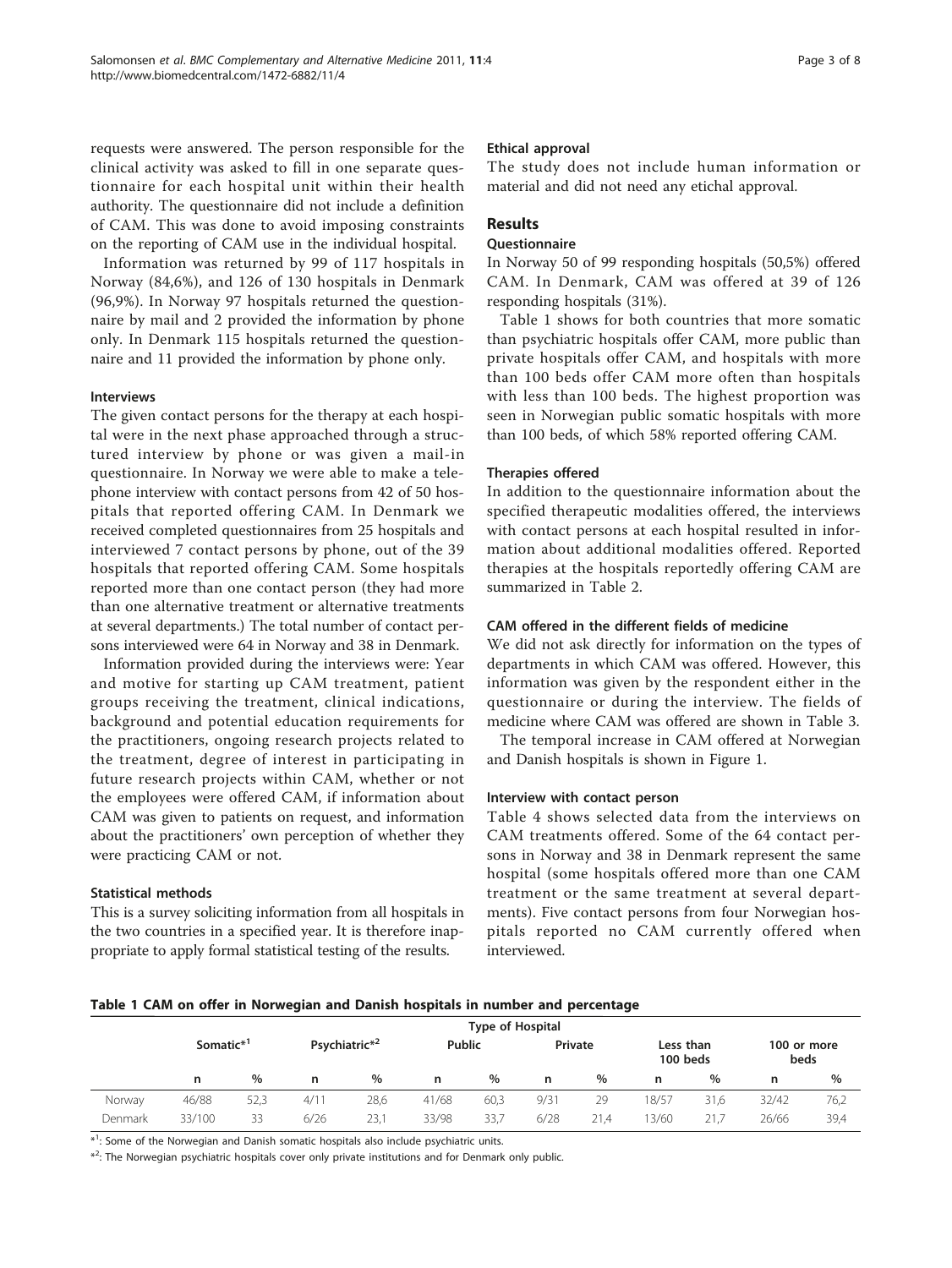<span id="page-3-0"></span>Table 2 Therapies offered at Norwegian and Danish hospitals

|                       | Acupuncture |               | <b>Other CAM</b><br>modalities |      | More than one CAM<br>modality offered |      |  |
|-----------------------|-------------|---------------|--------------------------------|------|---------------------------------------|------|--|
|                       | Number      | $\frac{0}{0}$ | Number                         | $\%$ | <b>Number</b>                         | $\%$ |  |
| Norway<br>$(N = 50)$  | 40/50       | 80.0          | 19/50                          | 38.0 | 9/50                                  | 18.0 |  |
| Denmark<br>$(N = 39)$ | 38/39       | 97.4          | 1/39                           | 2.6  | None                                  | 0.0  |  |

Norway: Other CAM therapies include: TENS-trancutan electric nerve stimulation, Biofeedback, hypnosis, cupping, ear-acupuncture, herbal medicine, massage, musical therapy, art- and expression therapy, art therapy, reflexology, thought field therapy, alternative food, gestalt therapy, psychodrama, aromatherapy, tai chi, acupressure, sound- and music therapy, yoga, pilates and foot-massage.

Denmark: Other CAM therapies include: EMDR - Eye Movement Desensitisation and Reprocessing light therapy.

As shown in Figure [1](#page-4-0) and Table [4](#page-4-0) CAM was offered in hospitals earlier in Norway than in Denmark. Table [4](#page-4-0) also shows that ongoing research projects on CAM and CAM offered to employees were more common in Danish than in Norwegian hospitals in 2008.

## Other results from the interview Background of the practitioners

In most cases physiotherapists, midwives, physicians and nurses employed at the hospitals provide the CAM treatment in both Norway and Denmark.

One Norwegian hospital has a person with acupuncture and homeopathy competence employed as a "consultant", one uses a free-lance acupuncturist, one has music therapists and a hired yoga-teacher or sometimes yoga instruction was given by an employee. One hospital has a nurse assistant performing aromatherapy. In Denmark four of the contact persons giving the CAM treatment reported having a long acupuncture education, one of them in Traditional Chinese Medicine (TCM).

In Norway those giving acupuncture are either required by the hospitals to be a member of the "Norwegian Acupuncture Association", to have studied acupuncture for 6-9 months, or to be health personnel with a specified acupuncture course (physicians), a two-week course in the theory and practice of acupuncture (midwives), or have competence in at least two acupuncture points (midwives). For art-therapy the practitioner had to have therapy-specific education.

Hospitals in Denmark require the acupuncturists to have educations of different lengths, like courses at "Danish Medical Association of Acupuncture", "The Association of Danish Physiotherapists" or "TCM-Denmark".

## Indications for offering CAM

As shown in Table [5](#page-5-0) the indications for offering acupuncture are similar in the two countries, but a larger variety of indications characterise the Norwegian data in regard to other CAM modalities.

## **Discussion**

The results in this paper are descriptive and they show to what extent CAM is offered in Norwegian and Danish hospitals as well as changes in Norway since 2001. The study shows that one third of the Danish and close to 50% of Norwegian hospitals offer CAM treatment. In addition to acupuncture a broad spectre of alternative therapies were offered in Norway. The study shows a substantial increase in the proportion of Norwegian hospitals offering CAM since 2001.

## Selection bias

The response rates in the present study are high, though slightly lower in Norway than in Denmark. The Danish response rate is at the same level as in the Norwegian study from 2001 [\[7](#page-7-0)]. There are no clear reasons for a lower Norwegian response rate in the present study, but it could have been influenced by the re-organization of hospitals into regional health authorities. The short and clear questionnaire has shown to be a strength in the study. Only one minute has been required for the person responsible for the clinical activity to fill it out, and this circumstance has probably been of significant importance for the high response rate. In some cases the person responsible for the clinical activity has been asked to answer on behalf of more than one hospital due to the administrative organization of hospitals. This

Table 3 CAM offered in different fields of medicine

|                        | <b>Departments</b>                                                                                                                                                                                                                                                                                                        |                                                                                                                                                                                                                                            |  |  |  |
|------------------------|---------------------------------------------------------------------------------------------------------------------------------------------------------------------------------------------------------------------------------------------------------------------------------------------------------------------------|--------------------------------------------------------------------------------------------------------------------------------------------------------------------------------------------------------------------------------------------|--|--|--|
|                        | Norway                                                                                                                                                                                                                                                                                                                    | <b>Denmark</b>                                                                                                                                                                                                                             |  |  |  |
|                        | Acupuncture Maternity ward, emergency medicine dept, dept pain therapy/<br>pain clinic, dept for blood disease, dept of physical/occupational<br>therapy, Psychiatric dept, oncology dept, surgical/anaesthetic<br>dept, gynaecological dept, out-patients' pain clinic, substance<br>abuse-related care, palliative care | Maternity ward, dept pain therapy/pain clinic, dept for blood<br>disease, Psychiatric dept, oncology dept, surgical/anaesthetic dept,<br>gynaecological dept, out-patients' pain clinic, substance abuse-<br>related care, palliative care |  |  |  |
| Other CAM<br>therapies | Psychiatric dept, patients at different departments, cancer<br>rehabilitation, dept physical/occupational therapy, substance<br>abuse-related care, palliative care, maternity ward, dept<br>reumathology, center for patients education, palliative care                                                                 | Information not given                                                                                                                                                                                                                      |  |  |  |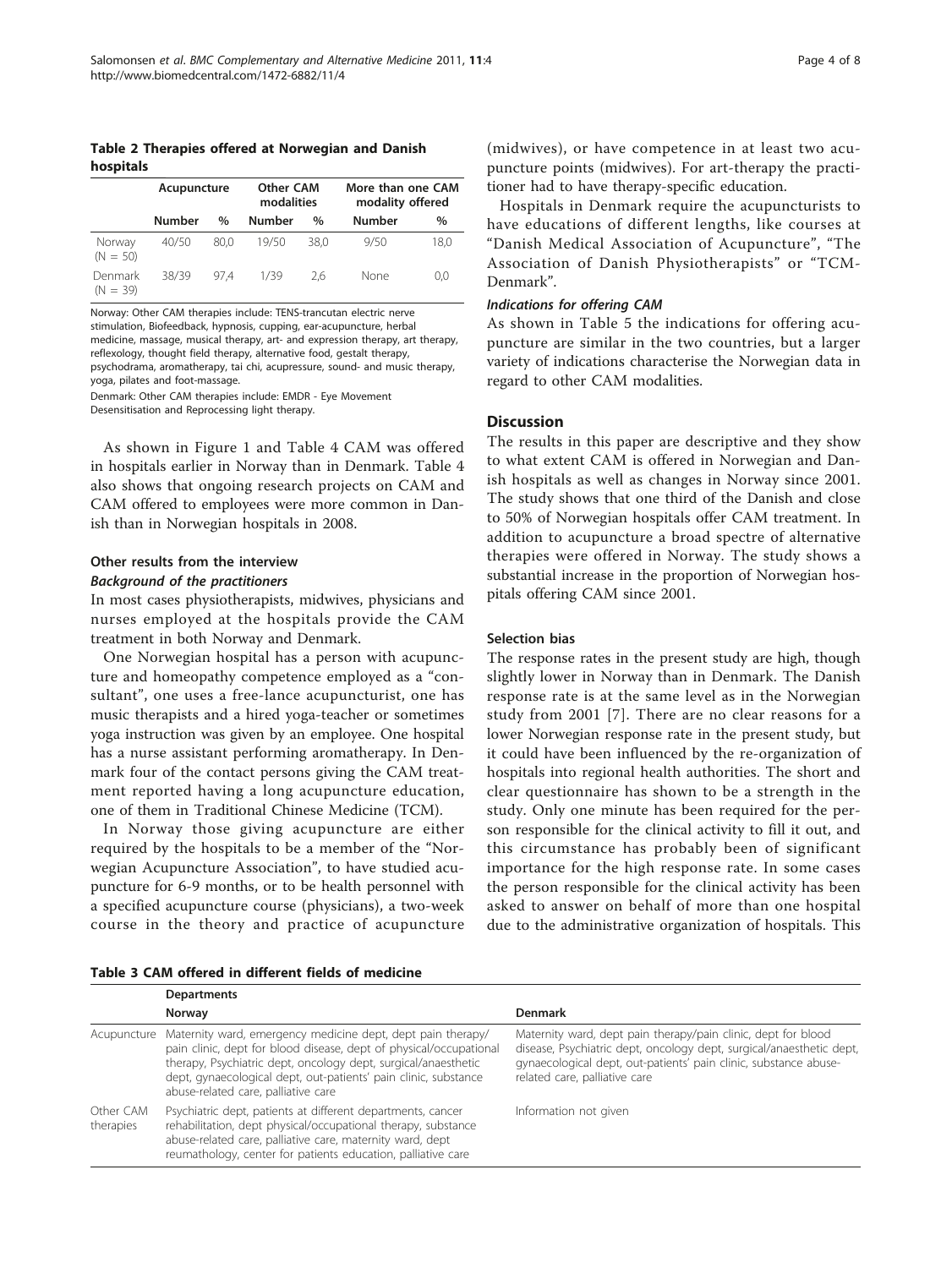Figure 1 % of hospitals reporting use of CAM. Year of start-up for the Norwegian (N) and Danish (DK) hospitals that reportedly offered CAM in 2008. The blue line shows the number of hospitals in Norway that either offer acupuncture or in addition also other treatments. The green line shows the number of hospitals that only give other kind of treatments than acupuncture. Other therapy forms are listed below Table 2. The red line shows the number of hospitals in Denmark that offer acupuncture. Norway, total respondents = 99, Denmark, total respondents = 126.

has not affected the response rate negatively, but the answers will thereby represent fewer people's definition of CAM and their overview of the activities going on at the hospital units.

#### Information bias

This study was based on the respondents' definition of CAM and his/her overview of CAM activities within the hospital. In Norway several of the individuals giving the treatment disagreed with the statement that they were practicing CAM. This was also reported in 2001 [[7\]](#page-7-0). This could indicate an overestimation of CAM offered by the persons responsible for the clinical activity. Several contact persons in the Norwegian hospitals gave additional information on CAM offered at other departments within the hospital. For this reason the extent of CAM offered could also have been underestimated. We do not know how many hospitals offering CAM failed to report it. Our total estimate on CAM offered can be assumed to be close to the truth.

## The definition of CAM

(total number of contact persons =

6%/4 21%/8

9%/6 42%/15

When dealing with CAM approaches within the health care system, "complementary and alternative medicine", abbreviated CAM, is the term most often used.

No applicable official definition of CAM exists in Denmark. The Norwegian alternative treatment act of

Denmark %/n

38)

(total number of contact persons =

#### Table 4 Selected data from interviews with contact persons

effects:

Ongoing research projects on

CAM

\* The argument of scientific evidence was often used as a reason for why the treatment was not considered as CAM and not as much as a motive for starting up.

Norway %/n

After 2000 16,9%/30 46,9%/30 Not given 7,8%/5 0

Scientific evidence:  $5\%/3^*$  32%/12 Interest from the employees: 25%/16 21%/8 Interest from patients: 9%/6 8%/3 Other: 38%/24\*\* 38%/24 18%/7\*\*

64)

Year of start-up Before 2000 45,3%/29 45,3% 46,39% 45,3% 45,3% 45,3% 26%/10

Motive for starting up  $\frac{17\%}{17\%}/11$  0 \*\*\*

CAM offered to employees 23%/15 59%/23 Information given about CAM 84%/54 74%/28  $CAM$  or not  $Y$ es  $X = \frac{36\%}{23}$  43%/16

Do not know 11%/7

Treatment without side

\*\* Examples of other motives: "in fashion", extra offer, successful attempt against weight loss/nausea, heard the treatment worked, when nothing else work, good impact on health according to bad sleep/anxiety/immune system/energy, holistic approach.

No 53%/34 57%/22

\*\*\* The reason why "pain relief" is not reported as a motive for starting up use of CAM in Danish hospitals might be that it is included in the other four motives. As seen in table 5 pain relief is an important indication for use of acupuncture in Danish hospitals.

|                                        | 50                                                                                                                                |      |      |                                   |      |      |
|----------------------------------------|-----------------------------------------------------------------------------------------------------------------------------------|------|------|-----------------------------------|------|------|
|                                        | 45                                                                                                                                |      |      |                                   |      |      |
|                                        | 40                                                                                                                                |      |      |                                   |      |      |
|                                        | 35                                                                                                                                |      |      |                                   |      |      |
|                                        | 30                                                                                                                                |      |      |                                   |      |      |
|                                        | 25                                                                                                                                |      |      |                                   |      |      |
|                                        | 20                                                                                                                                |      |      |                                   |      |      |
|                                        | 15                                                                                                                                |      |      |                                   |      |      |
|                                        | 10                                                                                                                                |      |      |                                   |      |      |
| % of hospitals reporting use of<br>CAM | 5                                                                                                                                 |      |      |                                   |      |      |
|                                        | 0                                                                                                                                 |      |      |                                   |      |      |
|                                        | 1985                                                                                                                              | 1990 | 1995 | 2000                              | 2005 | 2010 |
|                                        |                                                                                                                                   |      |      | Year of start-up reported in 2008 |      |      |
|                                        | Acupuncture with or without other treatments - N                                                                                  |      |      |                                   |      |      |
|                                        | Other treatments only - N                                                                                                         |      |      |                                   |      |      |
|                                        | <b>Acupuncture - DK</b>                                                                                                           |      |      |                                   |      |      |
|                                        | Figure 1 % of hospitals reporting use of CAM. Year of start-up<br>for the Norwegian (N) and Danish (DK) hospitals that reportedly |      |      |                                   |      |      |
|                                        | offered CAM in 2008. The blue line shows the number of hospitals                                                                  |      |      |                                   |      |      |

<span id="page-4-0"></span>http://www.biomedcentral.com/1472-6882/11/4

Salomonsen et al. BMC Complementary and Alternative Medicine 2011, 11:4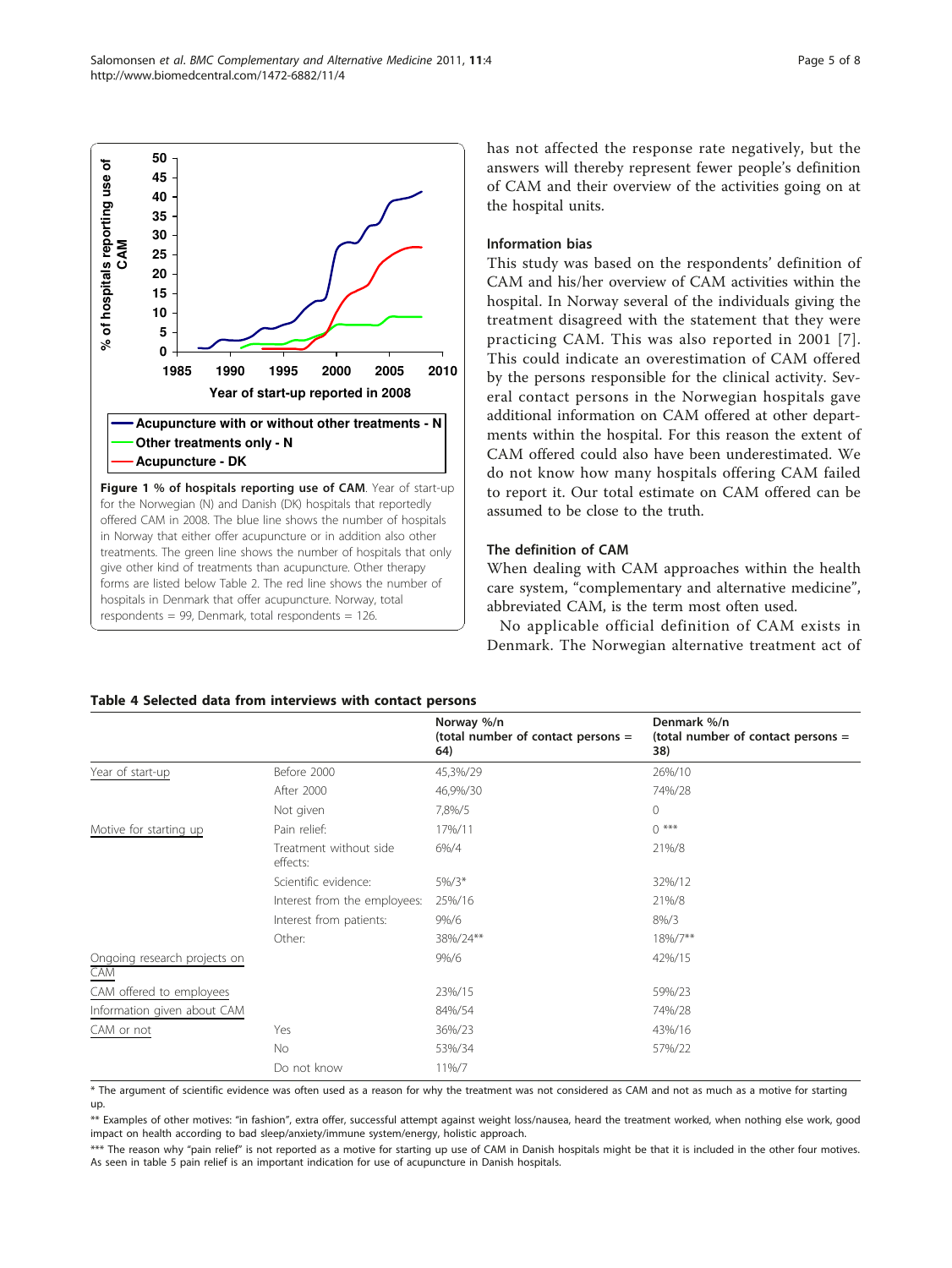<span id="page-5-0"></span>illness etc, 2004, [\[18\]](#page-7-0) define CAM as; "health related treatment performed outside of the health service and is not practised by authorized health personnel. Treatment performed inside the health service or by health personnel is included by the concept alternative medicine when methods that normally are practised outside of the health service are used". CAM is in some official contexts defined by what it is not (not funded by the public health insurance, not performed within the conventional health system, not documented as effective, not a part of the conventional health care educational system), in other official contexts the definition is based on the persons performing the treatments (how they are educated or professionally organized) [[19,20\]](#page-7-0). We have not found these definitions to provide a useful basis for a study, since the perception of CAM differs within the health care system, and by basing the questionnaire on one definition we would risk incomplete reporting of CAM offered in the hospitals. The study is therefore partly based on the respondents' own definition of CAM as well as his/her overview of CAM activities going on at the different hospital units. Hence the respondents were not given one definition of CAM, but we enclosed a list of the most commonly used CAM therapies.

That CAM is not easily defined is in several ways confirmed by the study. Both the Norwegian study from 2001 and the Swiss study from 2005 showed that employees within the same hospital do not always agree on whether a given treatment modality is alternative or not. After the previous Norwegian study in 2001 was published, the journal received a letter to the editor where the writers expressed disagreement with transcutane electric nerve stimulation (TENS) being classified as CAM [\[21](#page-7-0)]. This divergence of opinion is in the present study primarily related to acupuncture. When asking the contact persons, we find that more than half of the contact persons interviewed do not consider acupuncture as CAM. This circumstance could be explained with reference to one official definition of CAM as a treatment modality not performed within the conventional health care system [[20,9\]](#page-7-0). But the disagreement might also indicate a grey area of treatment

| considered neither as alternative nor as conventional -   |
|-----------------------------------------------------------|
| an area constantly developing and changing. Finally the   |
| significance of different types of acupuncture must be    |
| taken into consideration. It is possible that differences |
| between western medical acupuncture and traditional       |
| eastern acupuncture play a role with regard to the dif-   |
| ferent opinions.                                          |

## CAM offered in Norway

The present study shows that CAM is offered at more hospitals in a larger variety of therapies compared to the 2001 study [\[7](#page-7-0)]. In 2001 approximately one fourth of the Norwegian hospitals offered CAM, mainly acupuncture. As in 2001, the interest of the health personnel is the main given factor prompting the introduction of CAM therapies. Acupuncture is, however, an exception where the introduction of the therapy is more often initiated by the leadership rather than the employee. In 2001 acupuncture was more often considered as CAM, 57%, compared to the present study, 36%. Compared to the 2001 survey the contact persons in the present study more often refer to scientific evidence as a reason for offering CAM, and scientific evidence is more often used as an argument for why treatments are not considered to be CAM. Both surveys show the same level of demands for education. In the present study the indication for offering CAM has expanded, and a larger variety of educational backgrounds among the practitioners is seen.

## CAM offered in Danish hospitals compared with Norwegian data

The extent of CAM offered and the varieties of CAM modalities on offer in Denmark is at the level of the Norwegian study from 2001 and lower than the present level in Norway. This difference may partly be explained by CAM being reportedly introduced in hospitals later in Denmark. In both countries acupuncture is the dominant reported therapy. The main motive in Denmark for starting up the treatment was scientific evidence, followed by treatment without side effects and interest from the employees. In Denmark no one stated pain relief as a motive, while in Norway this was the third

|                        | Indication                                                                                                                                                      |                                                                                                |  |  |  |  |
|------------------------|-----------------------------------------------------------------------------------------------------------------------------------------------------------------|------------------------------------------------------------------------------------------------|--|--|--|--|
|                        | Norway                                                                                                                                                          | Denmark                                                                                        |  |  |  |  |
|                        | Acupuncture Pain: Back pain, pain in neck/shoulder/muscles/joints/stomach/pelvic region,<br>headache, migraine, sciatic pain                                    | Pain: pelvic pain, muscular pain or chronic pain like<br>sciatic pain,                         |  |  |  |  |
|                        | For pregnancy/giving birth: retended placenta, inadequate milk production,<br>tension, induction of birth, ovum harvesting, nausea, vomiting, infertility, pain | For pregnancy/giving birth: nausea, ovum<br>harvesting, infertility, pain                      |  |  |  |  |
|                        | <b>Other:</b> insomnia, arthritis, post-operative and chemotherapy-induced nausea,<br>anxiety, diabetes and relaxation                                          | <b>Other:</b> oedema, anxiety, stepping down doses of<br>medicine, chemotherapy-induced nausea |  |  |  |  |
| Other CAM<br>therapies | Pelvic tension, colic, anxiety, ADHD, behaviour problems, nausea, substance<br>abuse and allergy                                                                | Not answered                                                                                   |  |  |  |  |

Table 5 Indications for offering CAM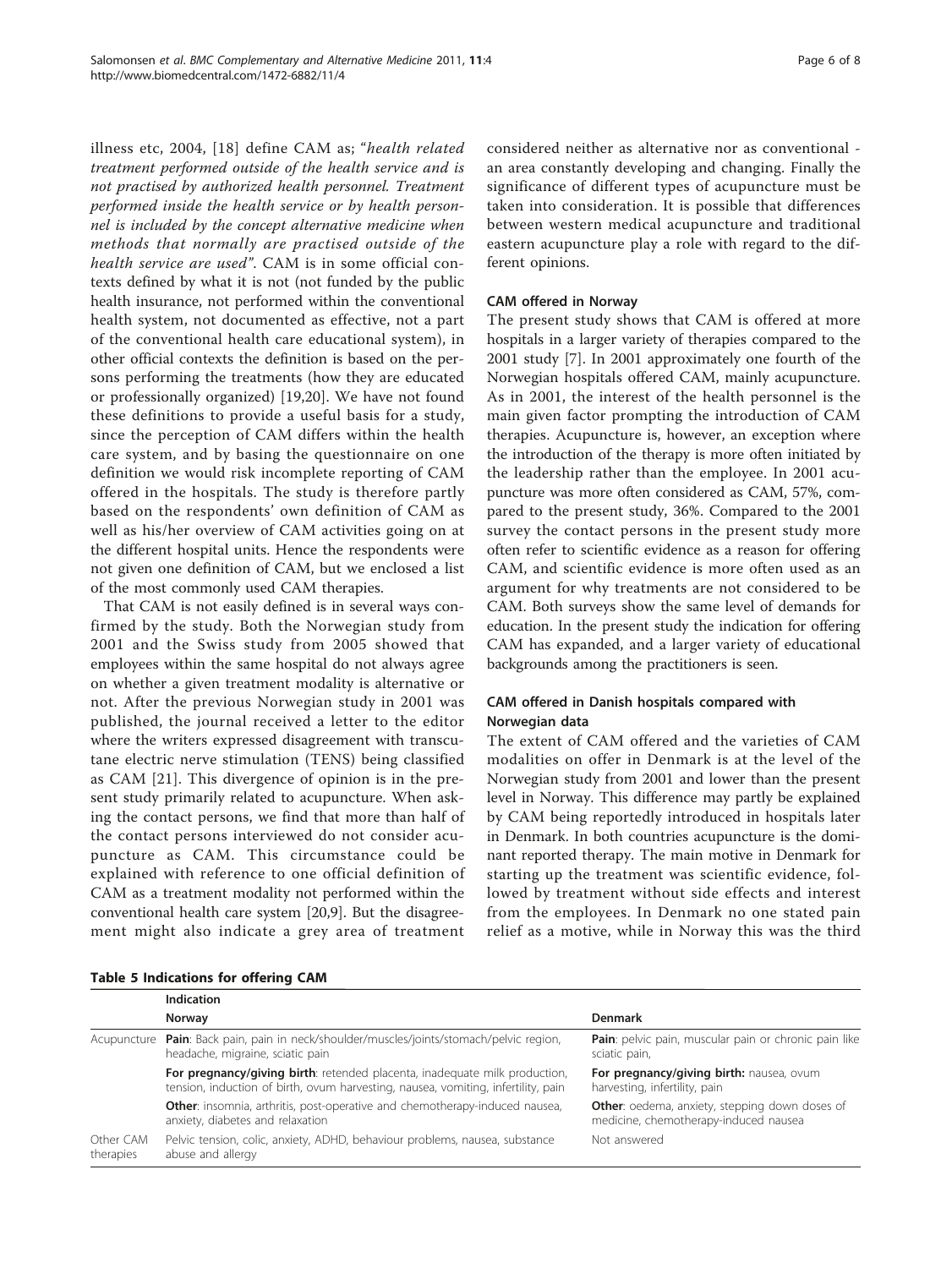<span id="page-6-0"></span>highest ranked reason. We have no explanation for that, although we know that acupuncture is widely used for pain relief, but it might be that it is included in the other motives given. The Danish health personnel inform patients about CAM to a lesser degree than their colleagues in Norway. This could be due to later introduction of CAM in Danish hospitals, and the health personnel could have a suboptimal level of knowledge about possible effects/side effects. The lower level of CAM offered at private hospitals was expected on the basis of more specialized patient groups and the different financial structure of private hospitals. The baseline data both for Norway (from 2001) and Denmark (this study) shows that acupuncture was the dominating CAM modality offered at the hospitals. Among CAM treatments, acupuncture is leading in Norway and reflexology in Denmark in terms of use among the general population [[22](#page-7-0)]. Acupuncture is the only modality that has its own organization only for officially approved health personnel. This might explain why acupuncture is introduced first to hospitals and offered to that extent.

## More positive attitudes towards CAM

The development of CAM in Norwegian and Danish hospitals possibly gives us a signal about a shift in attitude regarding CAM within the conventional health care system. One could speculate that both hospitals and health authorities have changed a former hostility towards CAM to acknowledging its existence and even establishing cooperation with CAM practitioners, with or without a health care background, at the hospitals. This could indicate an increased institutional acceptance of the possible effectiveness/efficacy of some therapy modalities. This acceptance coincides with political initiatives to fund a CAM research center in Norway, funding of CAM research in Denmark and CAM information centres in both countries. The relatively rapid progress in Norway shows how fast treatments mostly considered as not being evidence-based can be implemented in conventional medicine. We expect the same changes to happen in Denmark. This could indicate that the health personnel's main motives for introducing the modalities - "interest from the employees, treatment without side effects, interest from patients" - are stronger than arguments based on evidence/no evidence and arguments based on lack of knowledge about safety. These arguments follow the societal tendencies among patients toward an extensive demand of more natural-based therapies, less medication and more influence on ones own health. In addition, many physicians seek alternatives in their treatment of chronically ill patients and find pharmaceutical treatment alone unsatisfactory [\[8](#page-7-0)].

## Comparison with other studies

The Norwegian situation is similar to the results found in Switzerland [\[14](#page-7-0)]. Acupuncture is the modality mostly offered in both countries. While more than 1/3 of hospitals in both countries offer more than one therapy form, the specific modalities differ. In addition to acupuncture, patients in Switzerland were offered TCM, homeopathy, neural therapy, herbal medicine, reflexology, manual therapies, packs, and anthroposophic medicine. The results from Denmark show a pattern similar to the Norwegian situation in 2001. We would not be surprised if the further development in Denmark turns out to be similar to Norway. We have not found other comparable studies at the hospital level, but there are studies from Germany showing the use of CAM in departments of obstetrics [\[23](#page-7-0),[24\]](#page-7-0). As in the present study, acupuncture was most commonly used. In addition, the departments of obstetrics offered homeopathy and aromatherapy. In Washington State hospices in USA, CAM is widely offered with massage, music therapy and energy healing being the "most popular therapies" [\[25](#page-7-0)]. These hospices offer inpatient and outpatient care. Hospices and hospitals are not necessarily the same, and the results are not fully comparable, but these studies all show a substantial offering of CAM in both in- and outpatients units.

## Conclusion

The extent of CAM being offered at hospitals has increased substantially in Norway during the first decade of the 21<sup>st</sup> century and the results from Denmark is similar to the results from Norway in 2001 [[7\]](#page-7-0). The present study is based on the medical director's definition of CAM as well as his/her overview of CAM activities going on at the different hospital units. A next step would be to ask about CAM offered on a department level to achieve more in-depth knowledge about the use of CAM within the Norwegian and Danish health care systems. Interesting questions to study is also whether there is collaboration between health care providers and CAM practitioners and what the experiences are.

## Additional material

[Additional file 1: Q](http://www.biomedcentral.com/content/supplementary/1472-6882-11-4-S1.DOC)uestionnaire. The questionnaire used in the study

#### Acknowledgements

The Danish study was financially supported by ViFAB, Aarhus, Denmark. We give thanks to Hege Skogstad Berntsen at NAFKAM for preparing and sending the questionnaires and collecting all the data in the Norwegian study.